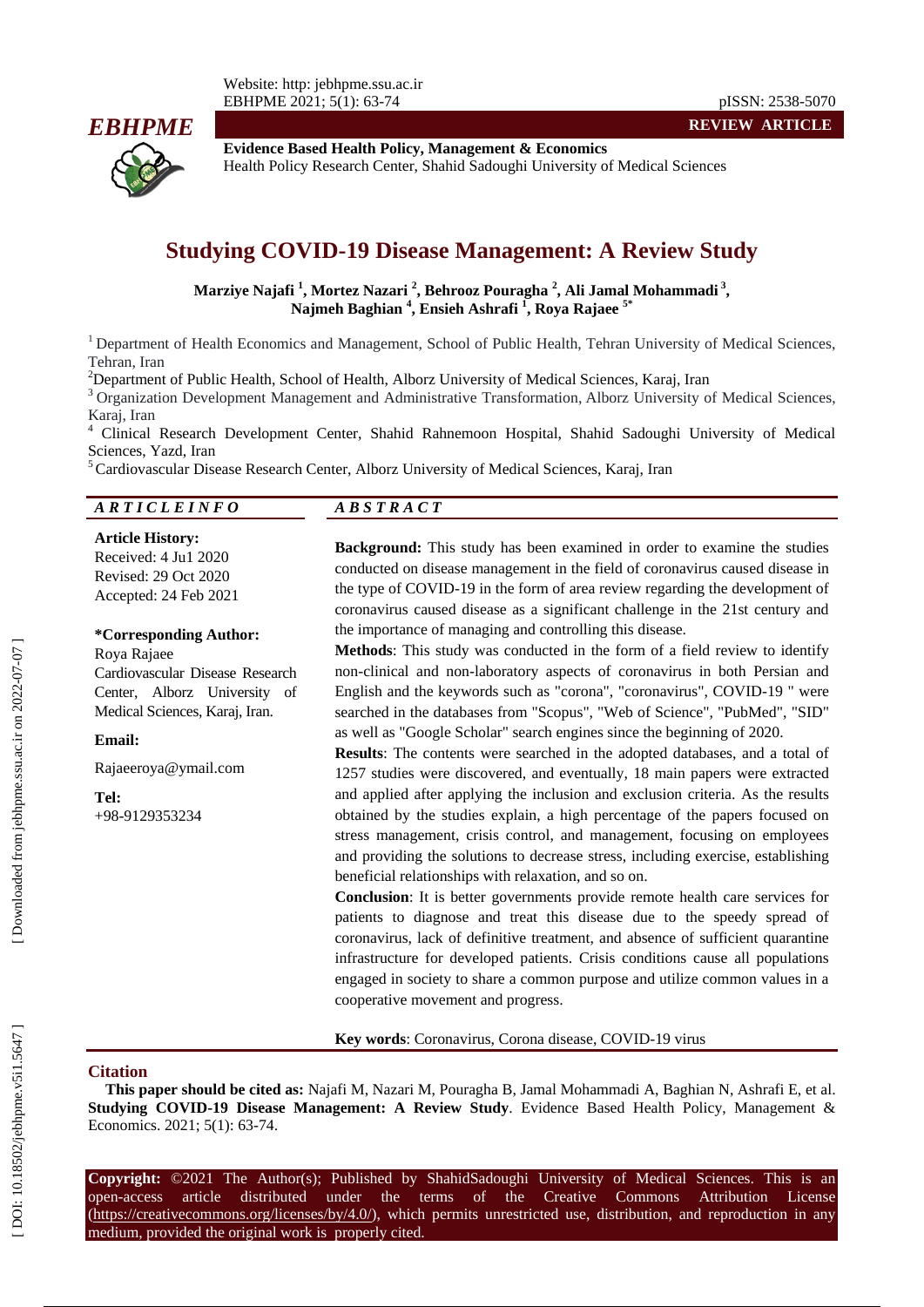# **Introduction**

**Tistoriography** and studying the progress **H**istoriography and studying the progress<br>
trend of science and technology obviously indicate the fact that the research has constantly been developed under the bitter human experiences in significant crises and crises as threatening factors with all their harms and bitterness, willingly or unwillingly, have constantly been considered as the most significant factors to transform, grow, and develop the science and technology paths (1). Despite all made advancements, human beings still should conduct many studies in various newfound scientific fields. The Corona crisis in this short period of its emergence, while affects the human thoughts and beliefs directly, has been able to show its potential to provide new developments in the science, technology, economics, politics, culture fields, and other aspects of human life and force the thinkers to rethink and make necessary to present a transforming redefinition of the current structures of societies in the early years of the third millennium (2) .

Research originally analyzed the causes of the disease, but there has been an increase in papers related to prevention and control of the disease by passing the time. So far, research has determined that the virus is originated in the Wuhan Seafood Market, but no specific species of animals have been confirmed. Symptoms that were reported in patients include fever, cough, fatigue, pneumonia, headache, diarrhea, hemoptysis, and dyspnea/shortness of breath and preventive measures such as masks, observing the hand hygiene measures, avoiding the public contact, diagnosing the cases, contact tracing and quarantine have been discussed as methods to reduce the spread of the disease, and no specific antiviral treatment has been proven up to now; hence, infected people rely originally on symptomatic treatment and supportive care (3). Some measures should be taken to follow up patients after discharge from the hospital in addition to treating patients suffering from corona disease during hospitalization, for example, to contact the medical centers accountable to follow

up patients suffering from corona disease after discharge from the hospital; to provide the patient's medical records and files, and to send information and statistics associated with discharges to upstream committees and centers (4) .

This disease's mortality rate is 2 % despite its highly contagious value, which is lower than many infectious diseases such as the flu. The virus is as contagious as the SARS virus. As the studies conducted by the Chinese explain, each patient suffering from corona disease can infect an average of 2.2 persons. Each patient suffering from SARS could also infect an average of 3 persons (3). As stated, this disease causes a lot of difficulty for the health system and hospitals because of its contagious nature and unknown techniques to treat it. Hence, this review paper was conducted to collect non -clinical (laboratory) and managerial studies in the field of corona disease in Iran and other countries and collect experiences in this respect and provide a model in this regard and apply techniques that help to reduce the difficulties of this disease in the field of treatment and health. Notwithstanding all conditions that were not realized to collect the data, this paper has been written in the form of a field review paper to better influence and provide experiences and solutions.

# **Materials and Methods**

We conducted this study in the form of a field review. This method provides an image related to the current situation of research in the field under study. There is one common reason to conduct field reviews that is to identify gaps in research. Unlike a systematic review, a field review is not proper for evaluating the quality of texts, analyzing them, or increasing the findings' potential and generalizability. These kinds of research are suitable when no review has been completed before, and different searches have been applied for the studies. The five proposed steps to conduct these studies include: 1) recognizing the research question; 2) recognizing the related studies; 3) selecting the studies; 4)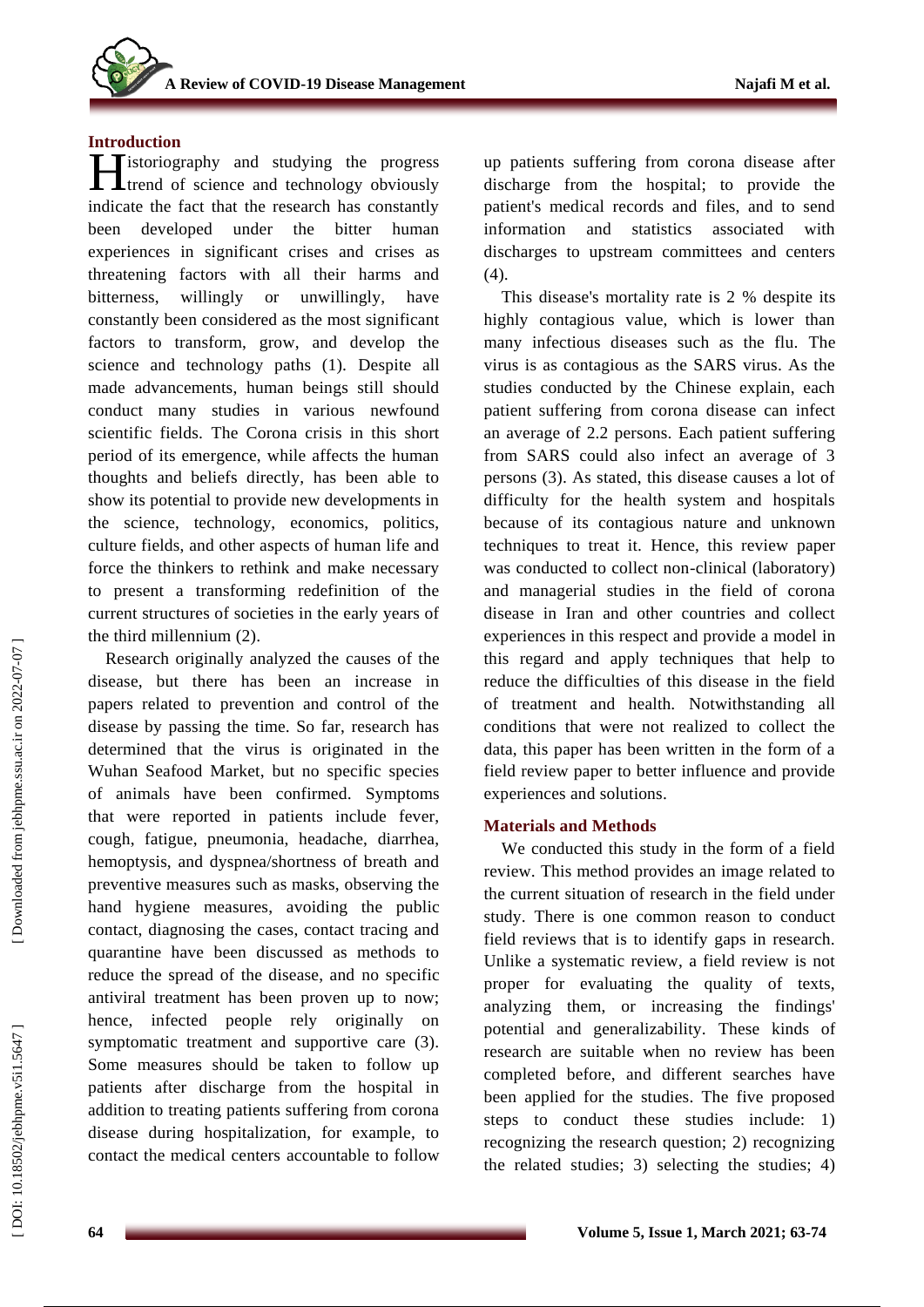

data tabulation 5) summary and reporting (5) Studies conducted from the beginning of 2020 until now, means studies from 01/01/2020 to 10/05/2020 were searched in both Persian and English, and the keywords "Coronavirus", COVID -19 were also searched in the databases "Scopus" and "Web of Science", "PubMed", "SID", "Iran medex", "Iran doc" and also in two search engines, "Google scholar" .

Pubmed database search strategy (for example) :

((Covid -19\*[Title/Abstract] OR Coronaviruses [Title/Abstract]) AND ("Disease management\* "[Title/Abstract] OR " Management policies\*" [Title/Abstract]))

The titles, abstracts, and keywords were first analyzed to choose the used documents in terms of thematic connection. The articles that can be practiced in this paper were then extracted by applying the inclusion and exclusion criteria as follows. Inclusion criteria covered all papers associated with the field of coronavirus that were prepared for non -clinical and non -laboratory goals since the beginning of 2020 in the form of the review or non -review experiences, and

exclusion criteria included papers unrelated to the field of corona disease , papers related to the clinical and laboratory aspects of coronavirus and repetitive papers, papers with incomplete text, and the summary that did not contain new material to present in this paper. Also, the papers that have been covered in the review papers, and the review paper has been selected as one of the papers have not been mentioned in the list of papers. The results were then tabulated, summarized, and reported.

In the initial search, approximately 12,000 papers associated with Corona were discovered in all fields, including treatment, management, finance, and so on. Then, 1257 studies remained by examining the titles, abstracts, and keywords. The text of 18 related and required studies of this paper was ultimately used by applying inclusion and exclusion criteria and deleting papers unrelated to Coronavirus's non -clinical and non laboratory field deleting duplicate papers and papers with incomplete text. In fact, the results of 12 studies were practiced to evaluate the studies conducted by applying the limitations imposed in this study.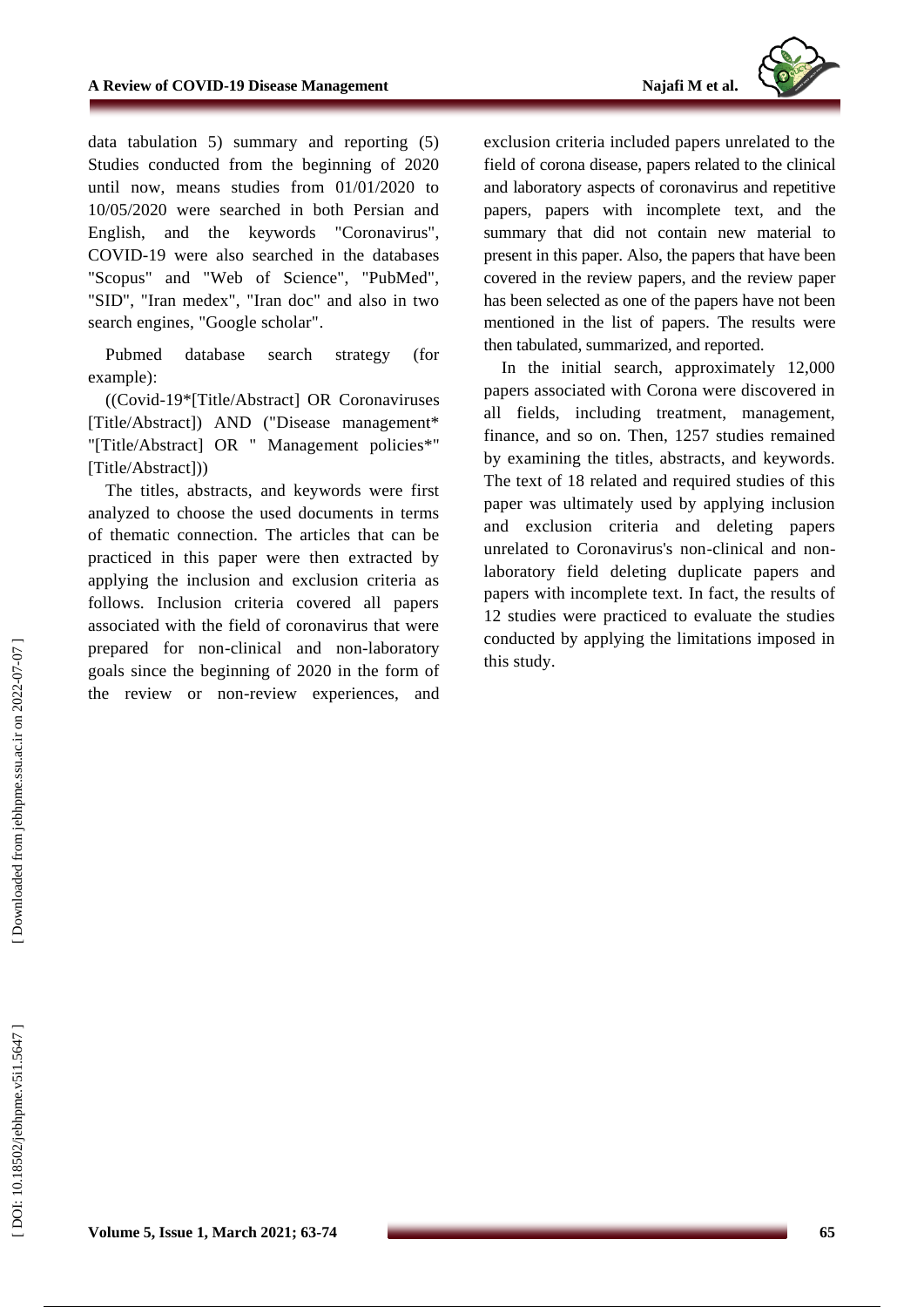### **A Review of COVID -19 Disease Management**



**Figure 1.** The Process of Selecting Documents

#### **Results**

Around 12,000 papers were recognized in an initial search. Ultimately, 12 studies were used to examine the studies with restrictions applied in this study by studying the titles, abstracts, and applying inclusion and exclusion criteria and deleting papers unrelated to the non -clinical and non -laboratory field of coronavirus, and removing repetitive papers and papers with incomplete text. After finalizing the papers and studying them fully, the contents obtained by the results were summarized, and the author criticized the contents in necessary cases and mentioned in the study.

Different review studies have always been conducted in various fields in the world, particularly in developed countries. Since Corona is a newfound disease, many review studies have not been conducted in this field after passing more than four months since its outbreak. However, we explain the results of studies conducted in this respect in the following part. Studies conducted by Tavakoli et al. (4) in 2019 prove that the new coronavirus epidemic is more extensive in humans than earlier coronaviruses, which indicates that this virus is remarkably spread. Consequently, this study's results can be explained that the first recommended solutions to prevent the incident of Corona disease are quarantine, staying at home, not attending in the community, and crowded places except in emergency times.

A study conducted by Weys (6) with the subject "Assessing the psychometric properties of the short form of a fear scale of coronavirus" explains that the short form of a fear scale of coronavirus can be employed as a proper measurement instrument in research about fear of new diseases such as the coronavirus. The results of this study have not been very consistent with the objective of the study, but it is recommended that studies are expanded in this respect according to the importance of the issue of fear of Corona disease among the people and researchers can utilize the instruments discussed in this study .

Since the consequences caused by fear of the disease are not similar to the consequences of the disease, but can cause many significant problems,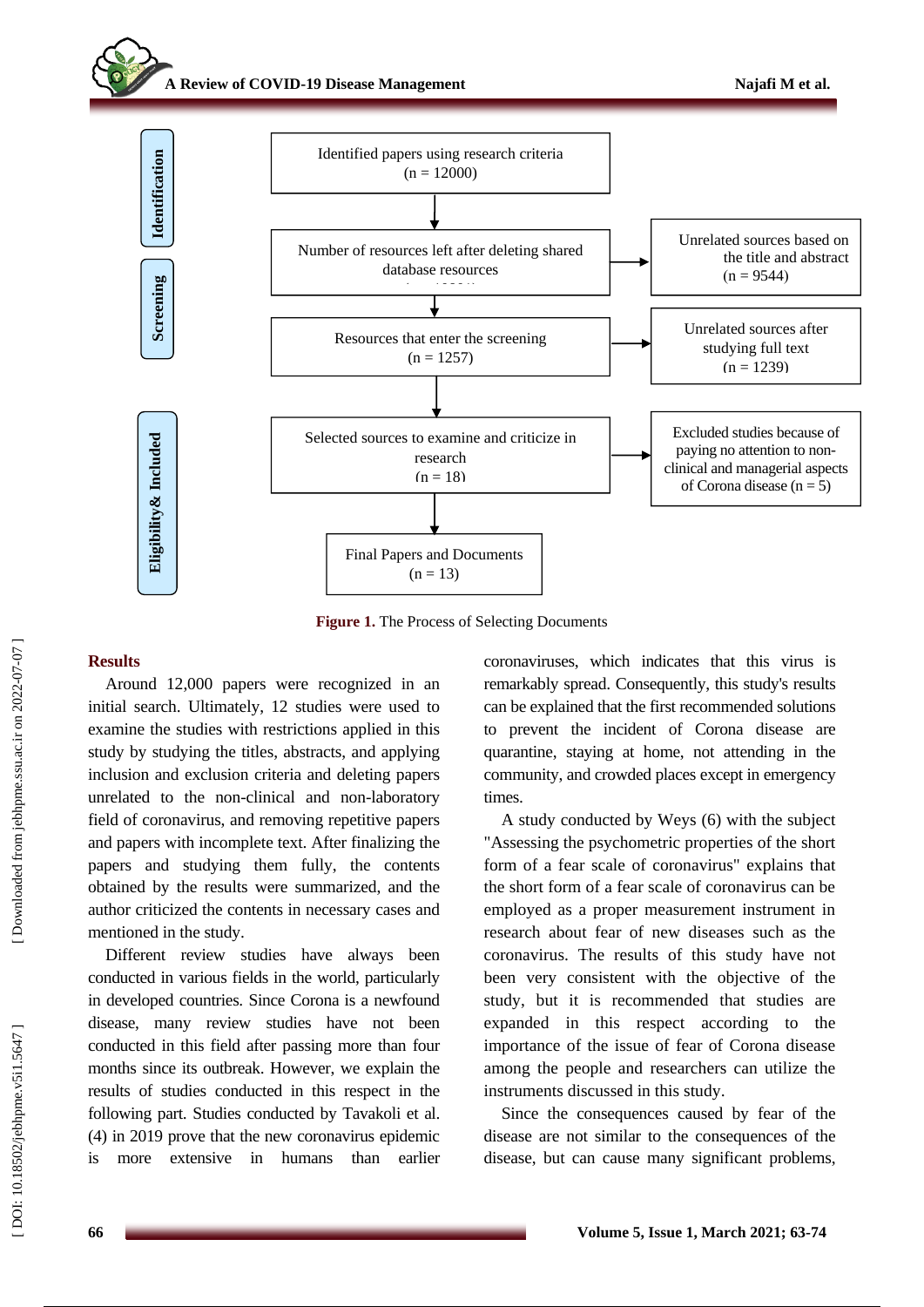

and this feature of fear can unquestionably influence the spirit of healthy and sick people.

A study conducted by Cheraghi (7) in 2020 with the subject of the destruction of corona infectious wastes confirms that there are several methods to manage infectious wastes that there are various approaches to them in Iran . Wastes caused by corona sections of hospitals and medical centers, like all infectious wastes, should be converted into safe wastes. So that if this is not realized, it will drive to the spread of the disease from medical centers to the community.

According to the study conducted by Farnoush (8), there are significant methods and points to cope with this disease including the epidemiological and etiological properties of the new coronavirus 2020 - 2019, not creating stress and anxiety among people, as well as advising and educating people to observe all the health principles, inducing and maintaining peace.

Society can be resistant to disease by coping with stress. There are several measures to protect yourself and reduce stress, including avoiding watching, hearing, or reading repetitive news of corona disease through social media. It will be stressful to hear the repeated news about the spread of this disease in Iran and the world and raises fears and worries. While we are in -home quarantine, it is doubly significant to take care of your body with stress control. Relaxation techniques, deep conscious breathing, stretching exercises such as yoga are extremely advised, and complete information can be achieved about each of them by searching in browsers like Google.

According to studies (9,10), the symptoms of this virus in people suffering from chronic diseases such as cardiovascular disease, diabetes, cancer, hypertension, and chronic respiratory diseases are more critical. The risk of the virus is increased by increasing the age, and there is no definitive cure for this disease. Currently, the only way to control coronavirus 19 is to observe personal hygiene, increase body immunity, and avoid crowding in congested places.

According to a study conducted by Ali Maher et al. (11) as the review paper in the field of COVID -

19, disease management entitled: Reengineering the health care system in Iran stated that electronic health systems are especially significant in recording and tracking cases with corona disease that Iran has had the inevitable activities in this field .

In his study entitled A New Decade with Corona in 2020, Perlman Stanley declared that COVID -19 was spread quickly throughout China during the first 2 months of the current outbreak and caused different rates of disease. Patients referred frequently without fever, and many had no unusual radiological findings. First, stress and individual emotions should be controlled to control and manage the disease in the first stage (12). Although clinical trials and laboratory experiences have caused this study's results, they assist to state facts and experiences related to the objective of our study. Accordingly, since the disease can emerge without common symptoms, the first solution is in -home quarantine and preventing the crowded gathering.

Shen stated in his study on the cases with the SARS -CoV -2 virus in Wuhan, China that the virus can spread quickly in homeless shelters. Speedy interventions, including testing and isolation, are required to distinguish cases and minimize transmission. The CDC recommends that homeless service providers apply proper infection control methods (13) Wei -jie stated in his study on the coronavirus properties in China in 2020, that all populations are susceptible to develop into COVID - 19 infection, old age and elderly are highly significant risk factors. The diagnosis rate can be improved significantly by increasing the number of tests, except in people with pneumonia. In fact, proper management and the right implementation of health protocols are among the significant causes of disease control in any country and place. There should also be close monitoring of the performance and treatment process (14).

Buonsenso (15) concluded in his study on acute coronavirus infection in 2020 that healthy nutrition and balance in diet, regular exercise, and stress management in each individual are considered the key causes of saving lives hao Y (16), in a study on the genetic sequence of COVID -19 in China in 2020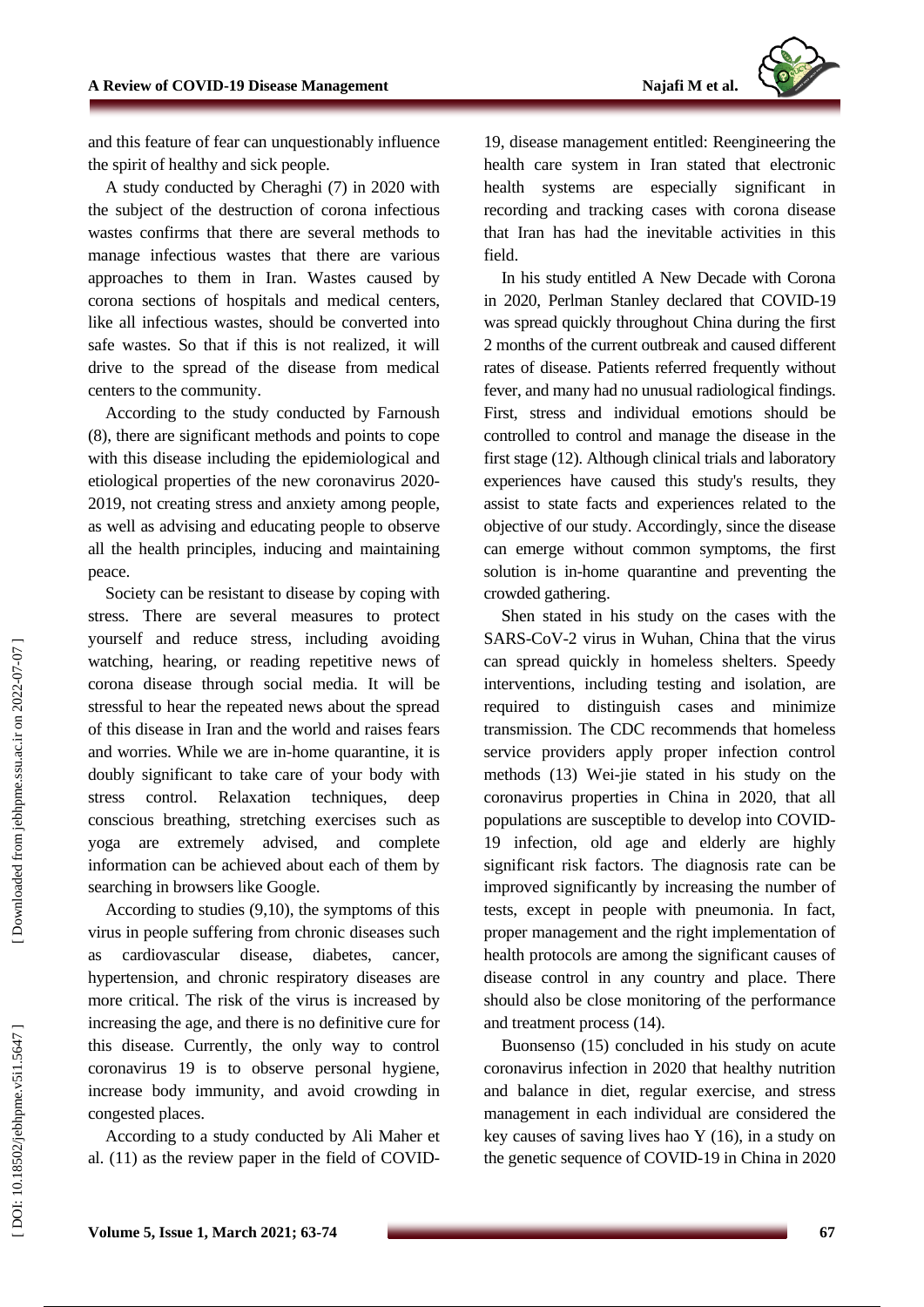

has declared that the world is endangered to a unique epidemic in the form of coronavirus 2019 (COVID -19) that has destroyed all aspects of life, particularly health systems. Radiology and diagnostic departments are also at the forefront of the struggle against corona disease and should be considered significantly.

Xu K et al. (17) concluded in their 2020 study on coronavirus disease management that anxiety and fear were common in patients with COVID -19. It is required to follow -up after discharge. Crisis management is the key factor to success in this field.

|  |  |  | <b>Table 1.</b> The table to examine the conducted studies |  |
|--|--|--|------------------------------------------------------------|--|
|--|--|--|------------------------------------------------------------|--|

| <b>Row</b> | <b>Title</b>                                                                                                                       | Author                             | Year<br>оf<br>public<br>ation | <b>Research</b><br>environ<br>ment | study             | Aspects of<br>method the study                                                                                                  | <b>Findings</b>                                                                                                                                                                                                                                                                                                                                                                                                                         |
|------------|------------------------------------------------------------------------------------------------------------------------------------|------------------------------------|-------------------------------|------------------------------------|-------------------|---------------------------------------------------------------------------------------------------------------------------------|-----------------------------------------------------------------------------------------------------------------------------------------------------------------------------------------------------------------------------------------------------------------------------------------------------------------------------------------------------------------------------------------------------------------------------------------|
| 1          | <b>New</b><br>Coronavirus, a<br>newfound<br>infectious<br>disease in the<br>21st century                                           | Tava<br>koli<br>and et<br>al $(4)$ | 201<br>9                      |                                    | Revie<br>W        | General<br>awarene<br>ss of the<br>coronavi<br>rus                                                                              | This virus's mortality rate in the elderly and<br>people suffering from underlying diseases is<br>considerably higher than healthy people. The<br>high-risk groups for this disease include<br>cardiovascular patients, diabetics, patients<br>suffering from chronic respiratory diseases,<br>and hypertension, respectively. The mortality<br>rate in healthy people has been estimated to be<br>less than one percent.               |
| 2          | Evaluating the<br>psychometric<br>properties of<br>the short-form<br>fear scale of<br>developing<br>into<br>coronavirus<br>disease | Saeed<br>Weys<br>i(5)              | 202<br>$\Omega$               | People<br>all<br>around<br>Iran    | Quanti<br>tative  | Fear of<br>developi<br>ng into<br>corona<br>disease                                                                             | The model's fit characteristics showed that the<br>proper research data fit with the factor<br>structure of the fear scale to develop into<br>Coronavirus. The correlation coefficient of<br>convergence validity of the scale with future<br>anxiety was 0.59. With the death phobia scale,<br>the correlation coefficient was 0.58, and the<br>significant level was 0.01, which indicates the<br>convergence validity of this scale. |
| 3          | The most<br>appropriate<br>method of<br>disposal of<br>infectious<br>wastes to<br>optimally<br>manage<br>corona<br>wastes          | Chera<br>ghi<br>(7)                | 202<br>$\overline{0}$         | Iran                               | Qualita<br>tively | The<br>most<br>proper<br>method<br>of<br>disposal<br>of<br>infectiou<br>s wastes<br>to<br>manage<br>optimall<br>y the<br>corona | several methods to manage<br>There are<br>infectious wastes, and there are different<br>perspectives on them in Iran. According to the<br>environmental health expert's perspective, the<br>important priorities in sterilizing<br>most<br>infectious wastes are maintaining public<br>health and non-transmission of pollution to the<br>environment.                                                                                  |
| 4          | Identifying<br>modern<br>coronavirus-<br>2019 and<br>COVID-19<br>based on an<br>available<br>evidence-                             | Mr.<br>Farno<br>osh<br>(8)         | 202<br>0                      | Iran                               | Revie<br>W        | wastes<br>Corona<br>identific<br>ation                                                                                          | Studies conducted by Wang et al. showed that<br>the mortality rate is $1.10\%$ . According to<br>Huang et al., this rate was 24 %. A study<br>conducted by Wu et al. estimated that the<br>mortality rate had been 20 %. In the study<br>conducted by Zhu et al., this rate was 99%.<br>Guan et al. reported a mortality rate of 0.2 %.<br>According to official data published by China,                                               |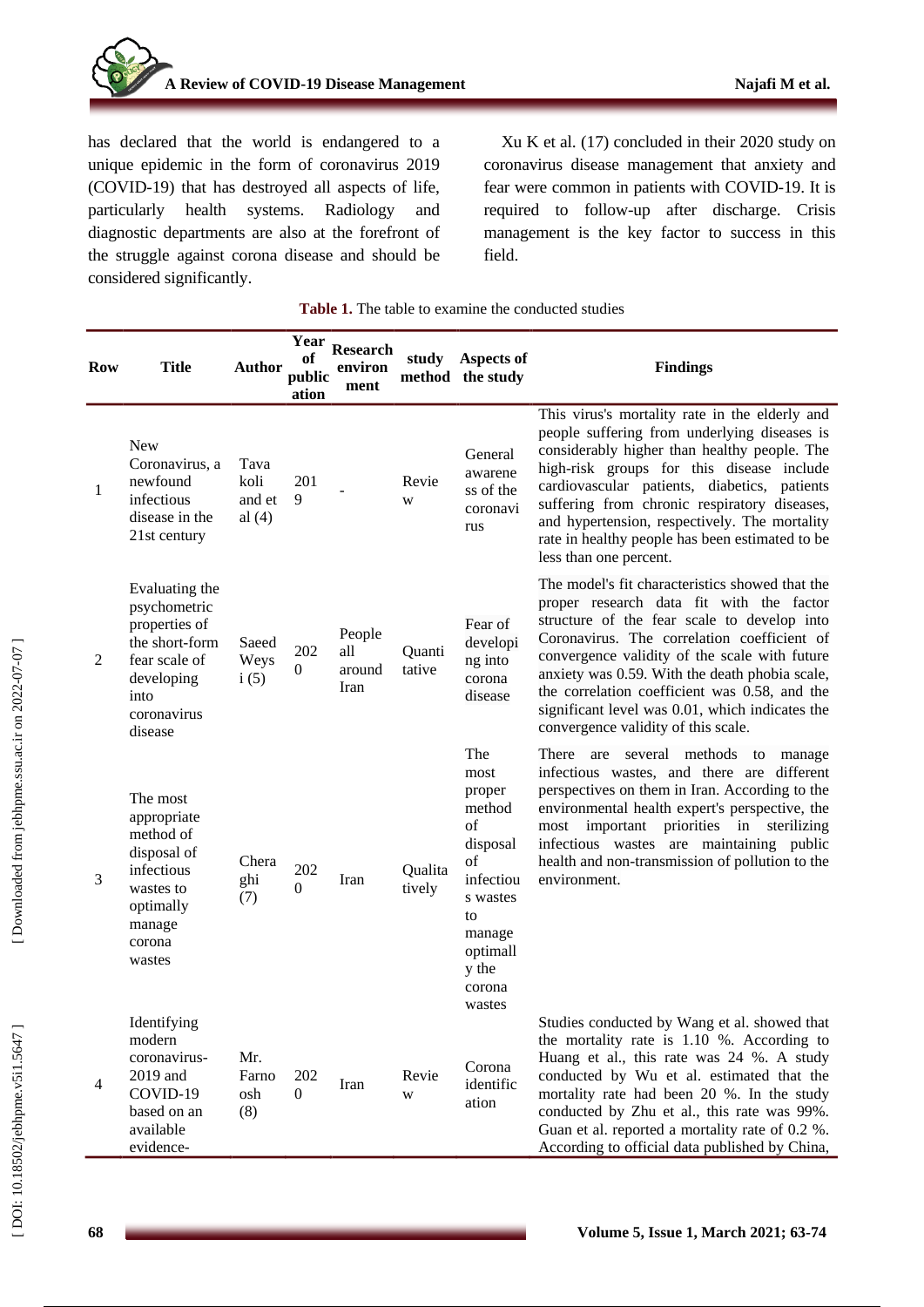

| <b>Row</b> | <b>Title</b>                                                                                                  | <b>Author</b>                      | Year<br>оf<br>public<br>ation | <b>Research</b><br>environ<br>ment | study                   | Aspects of<br>method the study                                                                              | <b>Findings</b>                                                                                                                                                                                                                                                                                                                                                                        |
|------------|---------------------------------------------------------------------------------------------------------------|------------------------------------|-------------------------------|------------------------------------|-------------------------|-------------------------------------------------------------------------------------------------------------|----------------------------------------------------------------------------------------------------------------------------------------------------------------------------------------------------------------------------------------------------------------------------------------------------------------------------------------------------------------------------------------|
|            | review study                                                                                                  |                                    |                               |                                    |                         |                                                                                                             | the mortality rate of COVID-23 patients was<br>9.1 %, and this rate is 7.0 % according to the<br>published meta-analysis, this rate.                                                                                                                                                                                                                                                   |
| 5          | A summary of<br>coronavirus<br>disease and<br>what has been<br>known about<br>it.                             | Taher<br>i(9)                      | 202<br>$\Omega$               | Iran                               | Revie<br>W              | General<br>aspects<br>of<br>coronavi<br>rus<br>include<br>preventi<br>on,<br>prevalen<br>ce, and<br>control | Causes of the incubation period's prevalence<br>and the way it occurs are more critical in high-<br>risk individuals.<br>There is no definite cure yet.                                                                                                                                                                                                                                |
| 6          | Distributing<br>the wrong<br>information in<br>the global<br>corona crisis                                    | Zare<br>Gavg<br>ani (<br>10)       | 202<br>$\mathbf{0}$           | Iran                               | Revie<br>W              | Corona<br>rumors                                                                                            | The crisis has been started in China; the<br>prevalence of corona in Iran is growing, Iran<br>and Italy have the highest death rates after<br>China.                                                                                                                                                                                                                                   |
| 7          | COVID-19<br>disease crisis<br>management:<br>Reengineering<br>the Health<br><b>Services</b><br>System in Iran | Ali<br>Mahe<br>r(11)               | 202<br>$\Omega$               | Iran                               | Revie<br>W              | Crisis<br>Manage<br>ment                                                                                    | The COVID-19 disease crisis, led to forming a<br>new system called the health/Salamat system<br>from the existing infrastructures hospital HIS,<br>etc., to communicate the first, second, and<br>third levels.                                                                                                                                                                        |
| $\,8\,$    | A new decade<br>with Corona                                                                                   | Perlm<br>an<br>Stanl<br>ey<br>(12) | 202<br>$\Omega$               | China                              | Revie<br>W              | Corona<br>state                                                                                             | During the first 2 months of the current<br>outbreak, COVID-19 was spread quickly<br>throughout China, caused differing degrees of<br>disease. Patients were frequently referred to<br>without fever, and many had no abnormal<br>radiological findings.                                                                                                                               |
| 9          | Cases of<br>SARS-CoV-2<br>virus in<br>Wuhan, China                                                            | Shen<br>N<br>(13)                  | 202<br>$\mathbf{0}$           | Wuhan                              | Cross<br>section        | Infected<br>cases                                                                                           | The shortness of virus management and<br>control can cause to spread this virus quickly<br>in homeless shelters. Rapid interventions,<br>including<br>testing<br>and<br>isolation,<br>are<br>fundamental to identify cases and minimize<br>transmission.<br>The<br><b>CDC</b><br>suggests<br>that<br>homeless service providers should<br>apply<br>suitable infection control manners. |
| 10         | Examining the<br>features of the<br>coronavirus in<br>China in 2020                                           | Wei-<br>jie<br>(14)                | 202<br>$\Omega$               | Wuhan                              | Cross-<br>section<br>al | Virus<br>features                                                                                           | All populations are susceptible to COVID-19<br>infection, and old age and being elderly are<br>major risk factors. Increasing the number of<br>tests can significantly improve the diagnosis,<br>except in people suffering from pneumonia.                                                                                                                                            |
| 11         | Examining<br>acute<br>coronavirus<br>infection in<br>2020                                                     | Buon<br>se<br>nso D<br>(15)        | 202<br>$\Omega$               | Wuhan                              | Cross-<br>section<br>al | Acute<br>coronavi<br>rus<br>infection                                                                       | Healthy nutrition and balance in the diet,<br>regular exercise (preferably indoors such as<br>using<br>treadmill,<br>$\mathbf{a}$<br>roping,<br>balanced<br>weightlifting or hiking in the yard), adequate<br>sleep and rest, and ultimately not utilizing                                                                                                                             |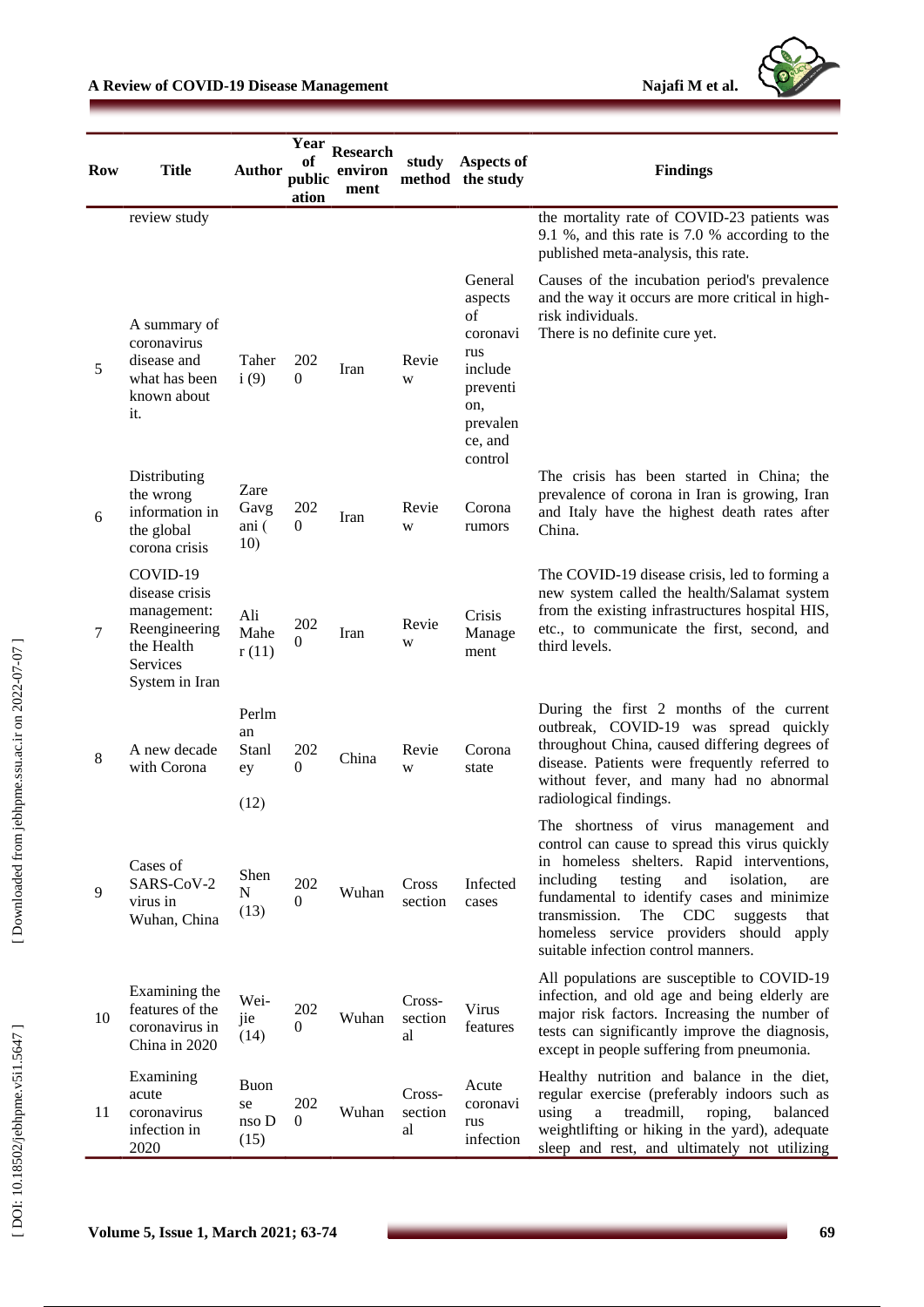| <b>Row</b> | <b>Title</b>                                                     | <b>Author</b>             | Year<br>of<br>public<br>ation | <b>Research</b><br>environ<br>ment |                         | study Aspects of<br>method the study         | <b>Findings</b>                                                                                                                                                                                                                                                                                                                                                                                                                          |
|------------|------------------------------------------------------------------|---------------------------|-------------------------------|------------------------------------|-------------------------|----------------------------------------------|------------------------------------------------------------------------------------------------------------------------------------------------------------------------------------------------------------------------------------------------------------------------------------------------------------------------------------------------------------------------------------------------------------------------------------------|
|            |                                                                  |                           |                               |                                    |                         |                                              | drugs or alcohol are the most important ways<br>to care the body. Stress control is another<br>significant solution.                                                                                                                                                                                                                                                                                                                     |
| 12         | Examining the<br>genetic<br>sequencing of<br>COVID-19<br>disease | Zhao<br>Y<br>(16)         | 202<br>$\theta$               | China                              | Cross-<br>section<br>al | Genetic<br>sequenci<br>ng                    | The world is confronting an unusual epidemic<br>in the form of coronavirus 2019 (COVID-19),<br>which has destroyed all aspects of life,<br>principally health systems. In particular,<br>radiology services have been at risk that<br>affected many patients, unless serious efforts<br>are made to control and reduce the virus.                                                                                                        |
| 13         | Coronavirus<br>disease<br>management<br>in $2020$                | X <sub>II</sub> K<br>(17) | 202<br>$\Omega$               | China                              | Cross-<br>section<br>al | Coronav<br>irus<br>disease<br>manage<br>ment | Anxiety and fear were common in patients<br>with COVID-19. Accordingly, dynamic<br>assessment and warning for the psychological<br>crises have been provided. Treatment was also<br>used to promote disease rehabilitation in<br>traditional Chinese medicine. The nursing<br>process was optimized for critical patients,<br>and their rehabilitation was improved. It is<br>essential to follow-up on the patients after<br>discharge. |

### **Discussion**

According to conducted studies, the COVID -19 virus has been distinguished as a global epidemic in the new decade, which is transmitted through the respiratory tract. The virus has infected virtually all countries in less than a month. People who developed into the disease with symptoms of cough, shortness of breath, fever, and ague were quarantined to prevent the spread of the virus, but the most important carriers of the disease were the asymptomatic patients who were in the incubation period. Consequently, the countries engaged with this disease asked all their people to quarantine themselves at home and stop face -to -face contact with each other. In fact, to state more clearly, human societies, including streets, shops, businesses, etc., must all be closed and shut down until the corona disease is definitely controlled or cured. It is a more satisfying way that government provide remote health care services to diagnose and treat the disease for people according to the fast spread of the coronavirus, the absence of definitive treatment, and the absence of sufficient quarantine infrastructure for affected patients. Crises let all society populations possess a

common goal in a coordinated movement and follow common values: disease prevention and control. In other words, crises cause to emerge a new meaning in the individual's social life that has not been before or has been very low (9, 10, 12).

According to the COVID -19 crisis in the world, the countries engaged with this crisis have attempted to provide better health services to the people and made important management decisions to control the new coronavirus (11). Since the COVID -19 epidemic may be the most devastating global challenge and threat in recent history, timely, suitable, and cost -effective policies and measures should be taken to control and decrease its deadly consequences. Additionally, the consequences of the disease during an epidemic such as fear, anxiety, obsession and physical and mental injuries induced by the disease for children, destruction of social interactions, etc. should also be recognized along with this epidemic (11)

One of the problems in the United States and other countries is the low number of personal protective equipment to manage COVID -19 crisis because protective equipment is currently used every day by health care personnel to protect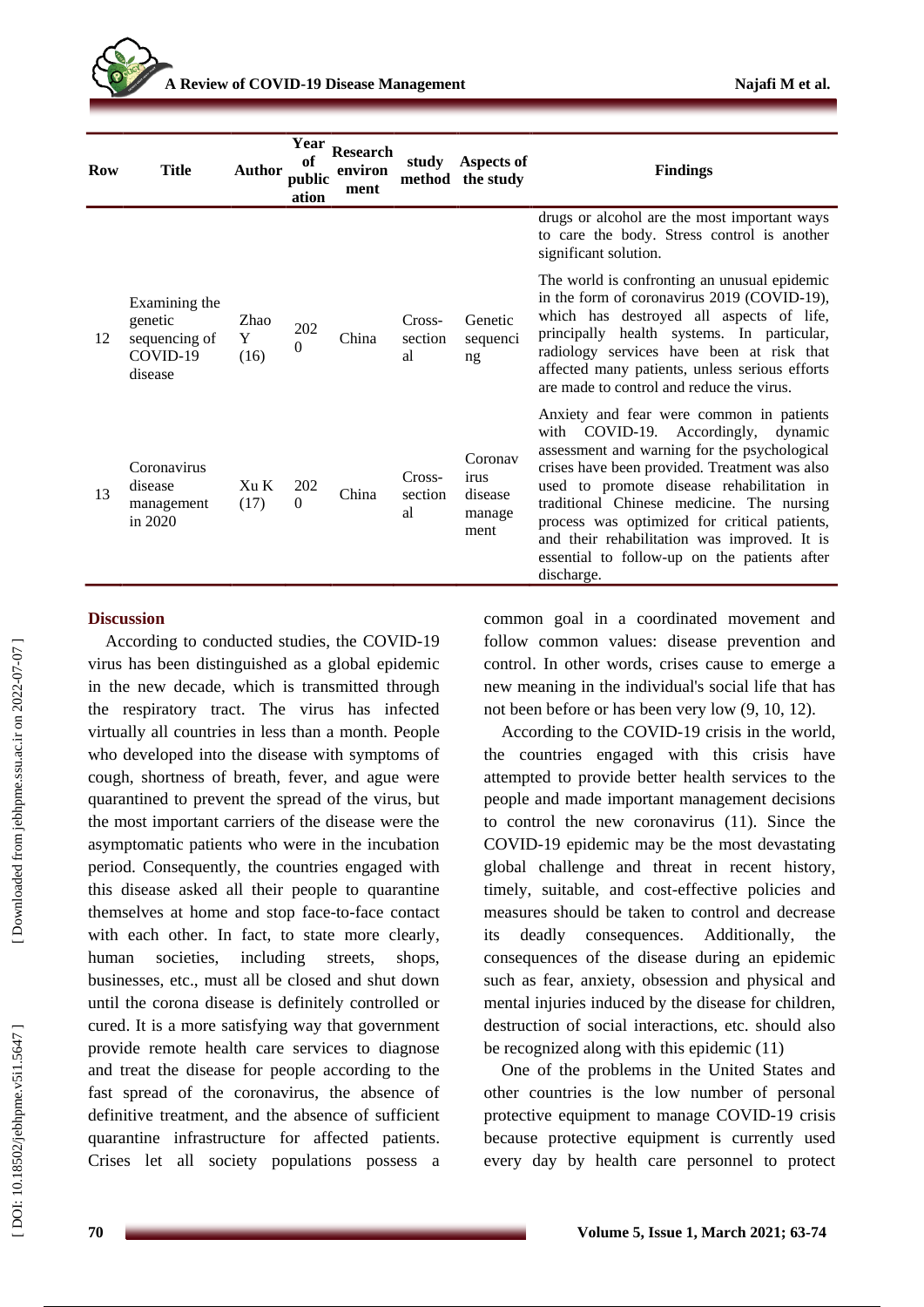themselves, patients, and others at the time of providing care. Strategies to optimize the application of protective equipment, train the application of personal protective equipment and proper methods to sterilize the surfaces should be given before patient care activities (18). Manufacturing companies and factories producing medical and therapeutic equipment and companies affiliated with the Ministry of Health increased producing the medical equipment and personal protection to several times the earlier production to satisfy the country's needs in Iran in the appearance of this crisis. Also, some non -governmental organizations automatically acted to provide masks and personal protective clothing. In Europe, crisis management has been acted based on the principles of instant separation of symptomatic or suspected individuals, prevention of gatherings, particularly indoors, observing the social distance, canceling the unnecessary travel, closing the schools and educational centers, care for the elderly, and children (19).

Anxiety is a common symptom in patients suffering from chronic respiratory disorders and can considerably reduce patients' quality of life. Anxiety includes physical cases in the form of measuring cases that can overlap with the symptoms of chronic respiratory disease and the side effects of medicines. Accordingly, it is significantly important to control anxiety and stress in the face of an epidemic of the disease (14, 16). The results of the study conducted by Shahed Hagh Ghadam et al (20) to conduct a review study on the consequences and psychological interventions in the COVID -19 pandemic determined that during the COVID -19 pandemic, negative psychological effects such as post -traumatic stress disorder, depression, anxiety, stress, sleep disorders, and anger were significantly raised in the treatment personnel and other people involved with COVID - 1 9 . Stressors include health anxiety, conspiracy theories, extended quarantine time, fear of disease transmission, frustration, fatigue, low protective equipment, inadequate information, financial loss, rumors, negative beliefs about vaccination, and syrup. Besides, the findings confirmed that the

online cognitive -behavioral therapy approach is effective at the time of the corona outbreak (20).

There are various measures to protect yourself and reduce stress, including avoiding watching, hearing, or reading repetitive news of corona disease through social media. It is stressful to hear the repeated news about the spread of this disease in Iran and the world and increases fears and worries. While we are in -home quarantine, it is significantly important to take care of your body with stress control. Relaxation techniques, deep conscious breathing, stretching exercises such as yoga are extremely suggested, and it is possible to achieve complete information about each of them by searching in browsers like Google. Additionally, healthy nutrition and providing a balance in diet, exercise regularly (preferably indoors, such as using a treadmill, roping, balanced weightlifting, or scudding in the yard), take enough sleep and rest, and ultimately avoid drugs or alcohol are the most important alternatives to take care of the body. It is more satisfying to spend your time on enjoyable activities, including reading books and novels, training a musical instrument, knitting and sewing. Conclusively, it helps us connect with people we trust through social media and talk about our concerns and emotions (21).

We should pay attention to another point in this paper that is the management of the COVID-19 epidemic crisis. The COVID -19 disease crisis was directed to form a new system called the Salamat System from existing infrastructures such as the Sepas System, Hospital HISs, the Sib System, etc., to communicate the first, second, and third levels. In such a way that after finding suspicious or infected people, if the person needs, a person should be in -home quarantine or referred to a comprehensive health center or hospital. Furthermore, it is possible to follow -up on the patient's treatment through this system, and it is recorded regularly. Hence, people who have been in contact with the patient are observed through the system and health care providers also record their information during contact with these people and, if needed, they will be referred to comprehensive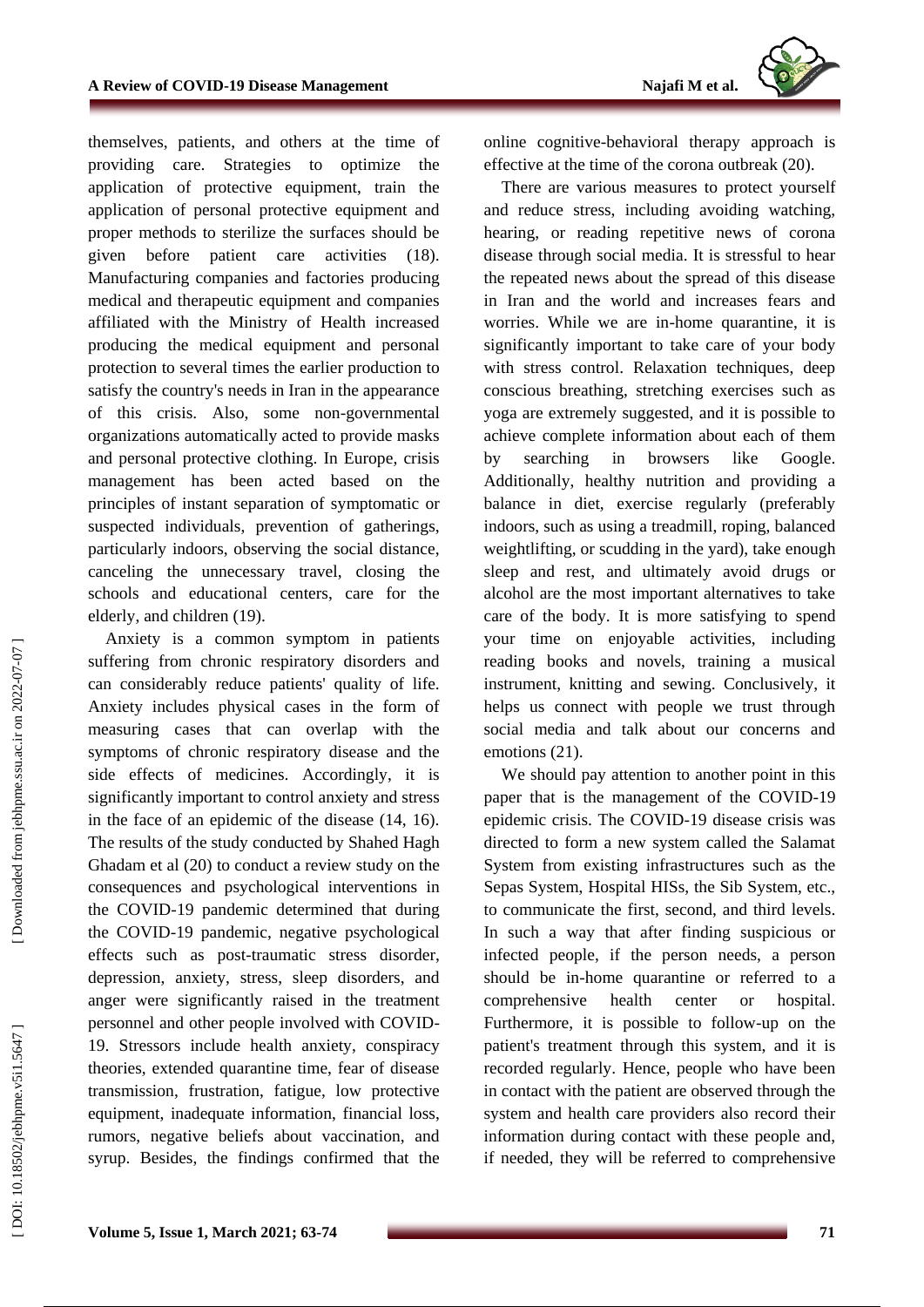health centers(first level) or general hospital(the second level) or specialized hospital(the third level), However, until now, it was not possible to follow the status of referral patients from level one to higher levels, and crisis management of COVID -19 disease caused to create a complete chain of referrals electronically in the Iranian health system. (11) The authors of this paper believe that the most remarkable point about the effect of COVID -19 in Iran is to turn the disease threat into an opportunity to create an integrated disease management system. In this way, diagnosing and following up the patient should be started from comprehensive health centers and actively through cyberspace (Iranian Health System) and telephone, and all cases are registered in their electronic files after referring the patient to the hospital and after discharge when transferring to the convalescent home. Meanwhile, all patients' files are accessible online, including all digital images, tests, and file sheets in twenty hospitals affiliated to Shahid Beheshti University of Medical Sciences (11). According to the growing number of patients with Covid -19 disease, the Ministry of Health of each country selects a person responsible for managing this crisis, which this information is recorded and presented every day by medical centers and intelligent health systems to make better and more appropriate decisions based on their number (22) . The findings obtained by other studies also show that the COVID -19 virus has a very high pandemic and is spreading quickly. There some important cases such as management strategy to control the disease, crisis management, control and prevention of virus transmission in high -risk places such as nursing homes, welfare centers, homeless care centers and among the elderly  $(11-13)$ .

Hospitals produce more waste because of the spread of the new coronavirus in recent months and many hospitals' visits. Growing concern has been produced since the disease is originated by a virus, which can live on surfaces for hours and is transmitted through contact with infected surfaces. The waste produced in the control and treatment of this disease is viewed as infectious waste because the tools utilized for people suffering from coronavirus can also transmit the virus. There are numerous methods to manage infectious wastes that there are different approaches to them in Iran. The most important priorities in sterilizing infectious waste from the environmental health expert's perspective are maintaining public health and not transmitting pollution to environmental elements. Hygienic aspects are the most significant priority in the management of infectious waste. Consequently, the most suitable methods to sterilize this type of waste are autoclave and microwave. It is not suggested to apply waste incinerators and landfills to manage and purify infectious waste. (7)

## **Conclusion**

It is significant to collect studies in this regard due to the epidemic prevalence of corona in the world and in Iran. Issues such as electronic health and telemedicine and electronic records and management issues such as those mentioned have been considered important in this crisis. There are some significant cases to control the disease, such as management issues and the capacity to control the situations in times of crisis and move to the disease's peak. Emphasis on observing the principles of personal protective equipment, observing the quarantine principles, proper disposal of infectious wastes, and applying the entertainment to reduce stress in individuals are among the fundamental principles to manage the coronavirus pandemic.

We had difficulty searching the papers in this field due to the Internet's slowness and the absence of access to the full PDF, and consequently, the studies' scope was decreased.

# **Acknowledgments**

We would like to appreciate the experts and professors who helped us to identify original articles and keywords.

# **Conflict of interests**

The authors declared no conflict of interests in this study.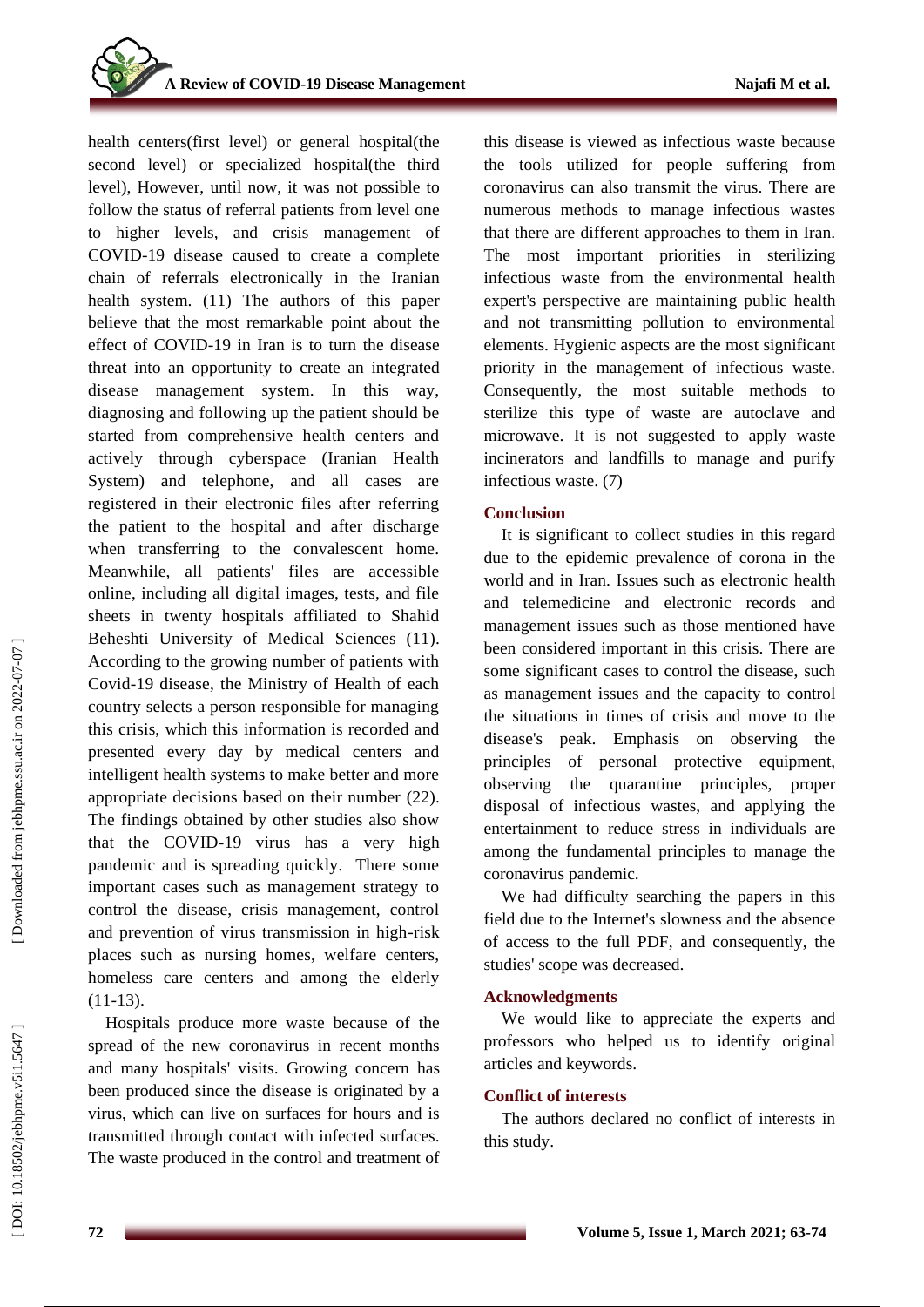

#### **Authors' contributions**

Najafi M and Ghorbani A designed research; Najafi M and Rajaee R designed the research; Najafi M, Rajaee R and Baghian N collected data; Rajaee R, Baghian N, Jamal Mohammadi A, Pouragha B and Nazari M analyzed data; Rajaee R and Ashrafi E wrote manuscript. All authors read and approved the final manuscript.

### **Funding**

No financial assistance was received from anywher e .

#### **References**

- 1. Gorbalenya AE, Baker SC, Baric R, Groot RJd, Drosten C, Gulyaeva AA, et al. Severe acute respiratory syndrome -related coronavirus: The species and its viruses –a statement of the Coronavirus Study Group. 2020.
- 2 . Amiri P. The Role of Electronic Health at the Beginning of the Corona Crisis: Systematic Review of Documents. Journal of Health and Biomedical Informatic. 2019; 6(4): 367.
- 3 . Adhikari S, Meng S, Wu Y, Mao Y, Ye R, Wang Q. Novel Coronavirus during the early outbreak period: Epidemiology, causes, clinical manifestation and diagnosis, prevention and control. Infect Dis Poverty [Internet]. 2020; 9(29): 1 -12.
- 4 . Keshavarz M, Tavakoli A, Zanganeh S, Mousavi MJ, Vahdat K, Mahmudpour M, et al. Clinical, Laboratory, and Imaging Features of 148 Patients with COVID -19 in Bushehr: A Report from the South of Iran. medRxiv. 2020.
- 5 . Arksey H, O'Malley L. Scoping studies: towards a methodological framework. International Journal of Social Research Methodology. 2005; 8(1): 19 -32.
- 6 . Weiss Saeed IS, Behrooz Behzad, Imani Sarina. Assessment of Psychometric Characteristics of Short Scale Fear of Coronavirus (Covid -19). Journal of New Advances in Behavioral Sciences. 2020; 5(42): 1 -10.
- 7 . Cheraghi M. The most suitable method of disposing of infectious waste in order to

optimally manage corona waste. Journal of Applied Studies in Management and Development Sciences. 2020; 5(1): 1 -6.

- 8 . Farnoosh G, Alishiri G, Hosseini Zijoud SR, Dorostkar R, Jalali Farahani A. Understanding the Severe Acute Respiratory Syndrome Coronavirus 2 (SARS -CoV -2) and Coronavirus Disease (COVID -19) Based on Available Evidence -A Narrative Review. J Mil Med. 2020; 22(1): 1 -11.
- 9 . Taheri S. A Review on Coronavirus Disease (COVID -19) and What is Known about it. Depiction of Health. 2020; 11(1): 87 -93.
- 10 . Zarea Gavgani V. Infodemic in the Global Coronavirus Crisis. Depiction of Health 2020;  $11(1): 1-5.$
- 11 . Maher A, Malmir R, Toghyani R, Safari MS. Covid Illness Crisis Management 19: Reengineering the Health Services System in Iran. Scientific Journal of the Medical System Organization of the Islamic Republic of Iran. 2020; 38(1): 11 -8.
- 12 . Perlman S. Another decade, another coronavirus. Mass Medical Soc; 2020.
- 13 . Shen N, Zhu Y, Wang X, Peng J, Liu W, Wang F, et al. Characteristics and diagnosis rate of 5630 subjects receiving SARS -CoV -2 nucleic acid tests from Wuhan, China. JCI insight. 2020; 5(10).
- 14 . Guan W -j, Ni Z -y, Hu Y, Liang W -h, Ou C -q, He J -x, et al. Clinical characteristics of coronavirus disease 2019 in China. New England Journal of Medicine. 2020; 382(18): 1708 -20.
- 15 . Buonsenso D, Costa S, Sanguinetti M, Cattani P, Posteraro B, Marchetti S, et al. Neonatal late onset infection with severe acute respiratory syndrome coronavirus 2. American Journal of Perinatology. 2020; 37(8): 869.
- 16 . Zhao Y, Zhao Z, Wang Y, Zhou Y, Ma Y, Zuo W. Single -cell RNA expression profiling of ACE2, the putative receptor of Wuhan 2019 nCov. BioRxiv. 2020.
- 17 . Xu K, Cai H, Shen Y, Ni Q, Chen Y, Hu S, et al. Management of corona virus disease -19 (COVID -19): the Zhejiang experience. Journal of